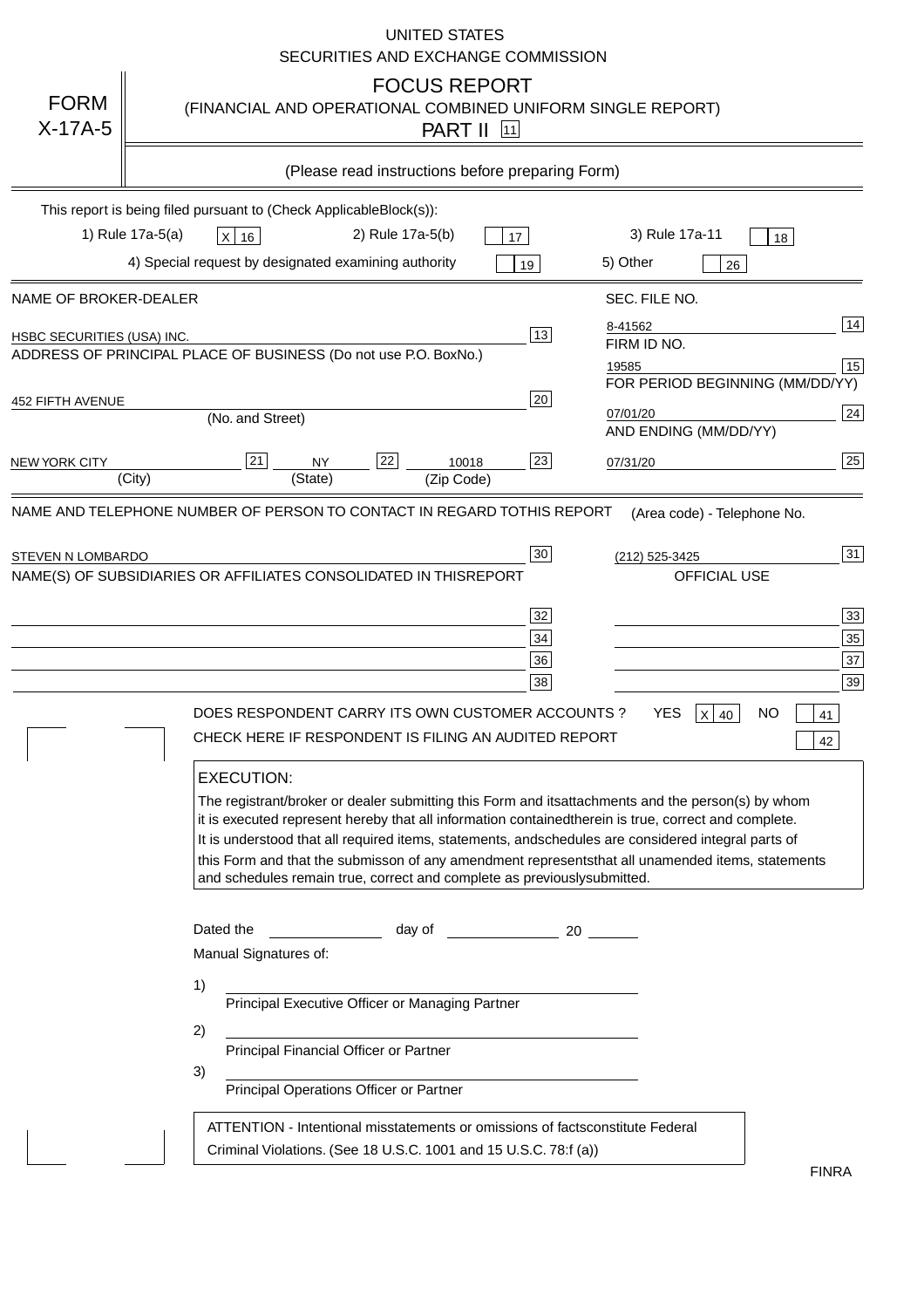BROKER OR DEALER

HSBC SECURITIES (USA) INC.

07/31/20

as of

### STATEMENT OF SEGREGATION REQUIREMENTS AND FUNDS IN SEGREGATION FOR CUSTOMERS TRADING ON U.S. COMMODITY EXCHANGES

| SEGREGATION REQUIREMENTS (Section 4d(2) of the CEAct)                                          |                    |                    |        |
|------------------------------------------------------------------------------------------------|--------------------|--------------------|--------|
| 1. Net ledger balance                                                                          |                    |                    |        |
| A. Cash                                                                                        | \$                 | 1,762,813,855 7010 |        |
| B. Securities (at market)                                                                      |                    | 1,424,306,121 7020 |        |
| 2. Net unrealized profit (loss) in open futures contracts<br>traded on a contract market       |                    | 462,514,137 7030   |        |
| 3. Exchange traded options                                                                     |                    |                    |        |
| A. Add market value of open option contracts purchased on a<br>contract market                 |                    | 528,034,639 7032   |        |
| B. Deduct market value of open option contracts granted (sold)<br>on a contract market         |                    | 168,780,790) 7033  |        |
| 4. Net equity (deficit) (add lines 1, 2, and 3)                                                |                    | 4,008,887,962 7040 |        |
| 5. Accounts liquidating to a deficit and accounts with debit<br>balances                       |                    |                    |        |
| - gross amount                                                                                 | 16,446,970<br>7045 |                    |        |
|                                                                                                |                    |                    |        |
| Less: amount offset by customer owned securities                                               | 16,446,970) 7047   |                    | 0 7050 |
| 6. Amount required to be segregated (add lines 4 and 5)                                        | \$                 | 4,008,887,962 7060 |        |
|                                                                                                |                    |                    |        |
| FUNDS IN SEGREGATED ACCOUNTS                                                                   |                    |                    |        |
| 7. Deposited in segregated funds bank accounts                                                 |                    |                    |        |
| A. Cash                                                                                        |                    | 756,995,398        | 7070   |
| B. Securities representing investments of customers' funds<br>(at market)                      |                    | $\Omega$           | 7080   |
| C. Securities held for particular customers or option customers<br>in lieu of cash (at market) |                    | 259,623,845        | 7090   |
| 8. Margins on deposit with derivatives clearing organizations<br>of contract markets           |                    |                    |        |
| A. Cash                                                                                        | \$                 | 482,386,585 7100   |        |
| B. Securities representing investments of customers' funds<br>(at market)                      |                    | 1,119,778,078 7110 |        |
| C. Securities held for particular customers or option customers<br>in lieu of cash (at market) |                    | 1,116,358,569 7120 |        |
| 9. Net settlement from (to) derivatives clearing organizations<br>of contract markets          |                    | 63,933,357 7130    |        |
| 10. Exchange traded options                                                                    |                    |                    |        |
| A. Value of open long option contracts                                                         |                    | 528,034,639 7132   |        |
| B. Value of open short option contracts                                                        |                    | 168,780,790 7133   |        |
| 11. Net equities with other FCMs                                                               |                    |                    |        |
| A. Net liquidating equity                                                                      |                    | 396,041 7140       |        |
| B. Securities representing investments of customers' funds<br>(at market)                      |                    |                    | 7160   |
| C. Securities held for particular customers or option customers<br>in lieu of cash (at market) |                    | 30,070,313 7170    |        |
| 12. Segregated funds on hand (describe:                                                        |                    | 18,253,394 7150    |        |
| 13. Total amount in segregation (add lines 7 through 12)                                       |                    | 4,207,049,429 7180 |        |
| 14. Excess (deficiency) funds in segregation (subtract line 6<br>from line 13)                 | S                  | 198, 161, 467 7190 |        |
| 15. Management Target Amount for Excess funds in segregation                                   | \$                 | 186,000,000 7194   |        |
| 16. Excess (deficiency) funds in segregation over (under) Management Target Amount Excess      | \$                 | 12,161,467 7198    |        |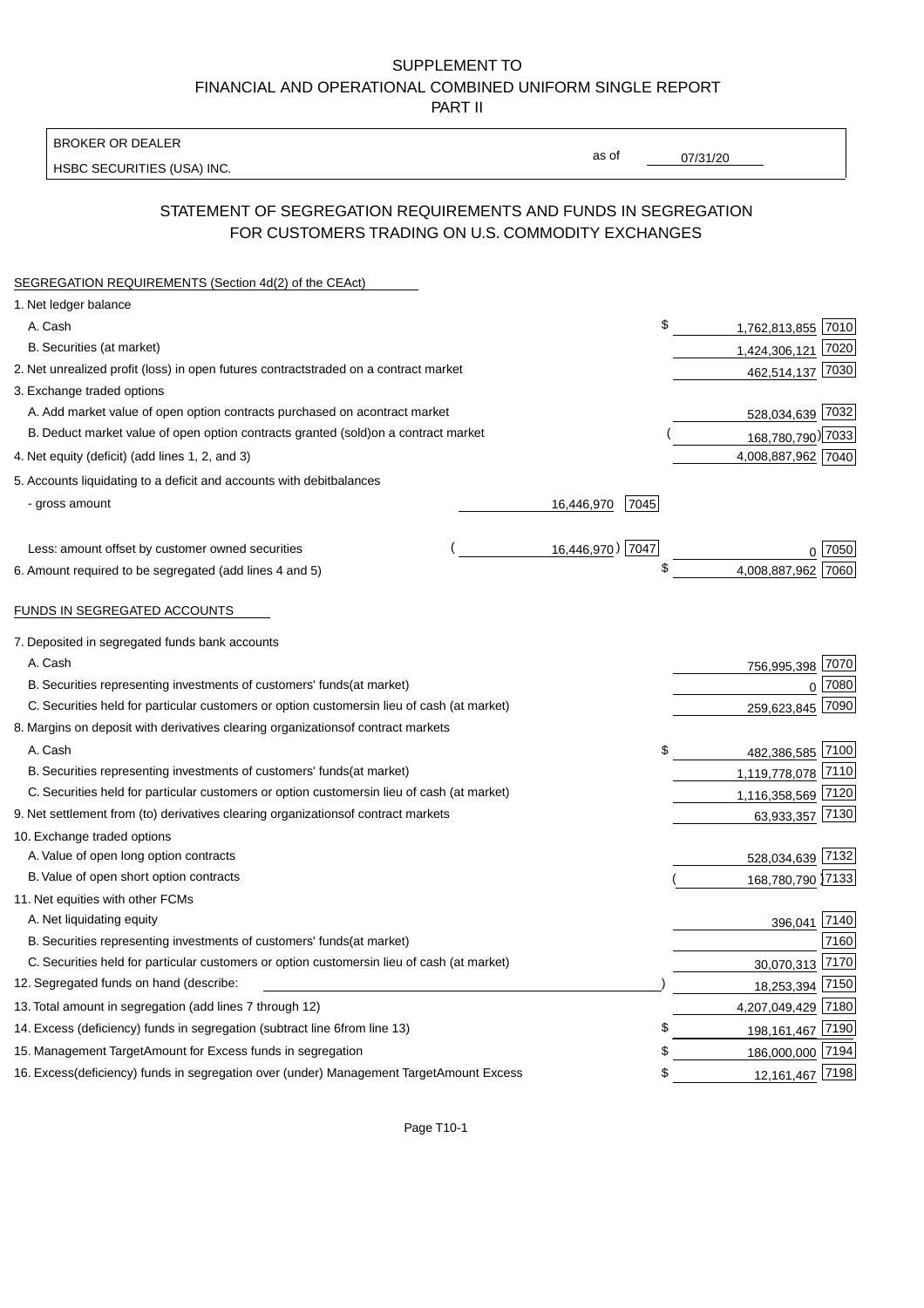PART II

| <b>BROKER OR DEALER</b>                           |                                        | as of                                                          |      |
|---------------------------------------------------|----------------------------------------|----------------------------------------------------------------|------|
| HSBC SECURITIES (USA) INC.                        |                                        | 07/31/20                                                       |      |
|                                                   | FOR CUSTOMERS' DEALER OPTIONS ACCOUNTS | STATEMENT OF SEGREGATION REQUIREMENTS AND FUNDS IN SEGREGATION |      |
| 1. Amount required to be segregated in accordance |                                        |                                                                |      |
| with Commission regulation 32.6                   |                                        | \$                                                             | 7200 |
| 2. Funds in segregated accounts                   |                                        |                                                                |      |
| A. Cash                                           | \$                                     | 7210                                                           |      |
| B. Securities (at market)                         |                                        | 7220                                                           |      |
| C. Total                                          |                                        |                                                                | 7230 |

3. Excess (deficiency) funds in segregation

(subtract line 2.C from line 1)  $\frac{1}{240}$  $\frac{1}{1}$ 

 $\overline{\mathsf{I}}$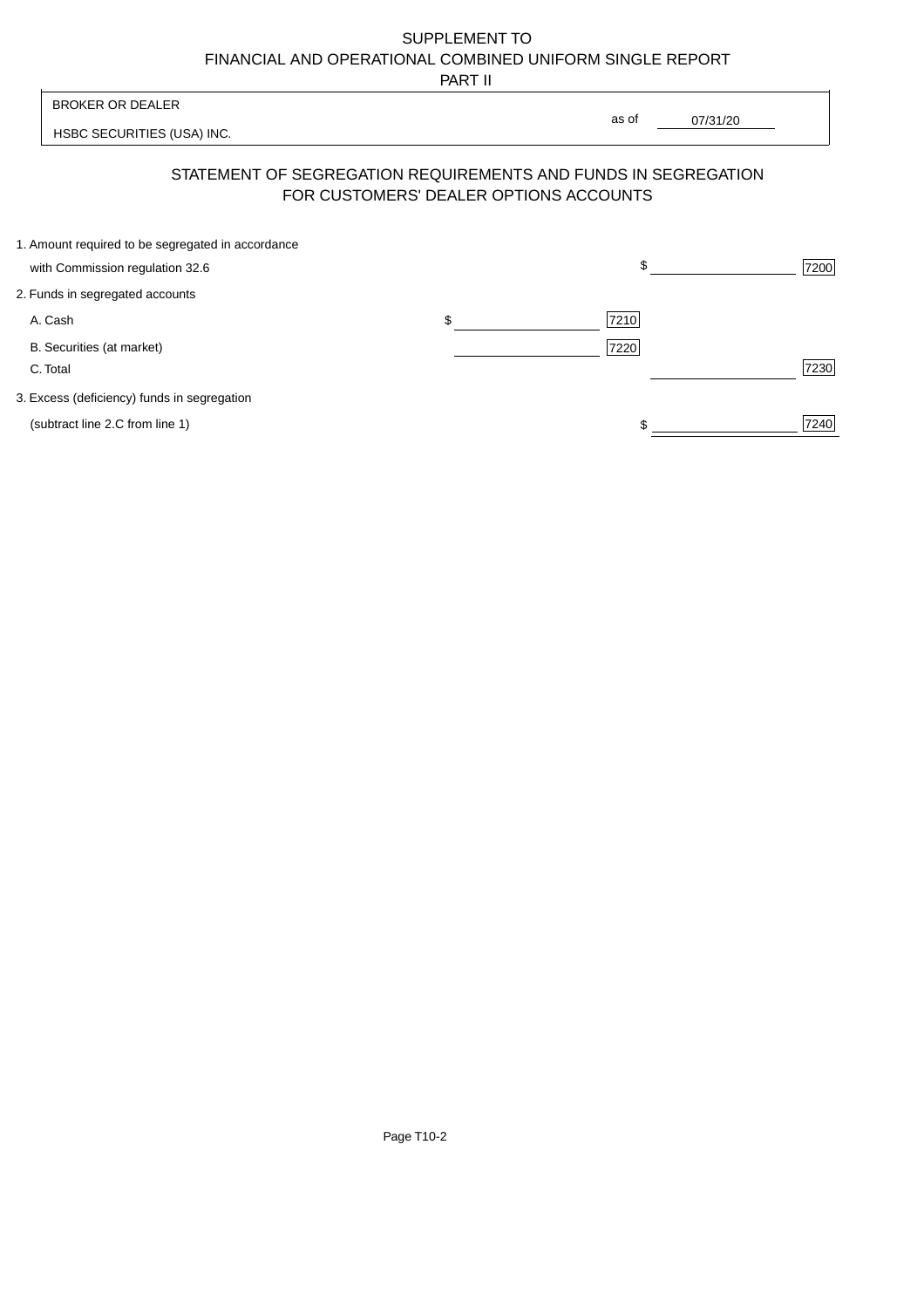PART II

HSBC SECURITIES (USA) INC. The state of the second second second second second second second second second second second second second second second second second second second second second second second second second sec BROKER OR DEALER

as of

### STATEMENT OF SECURED AMOUNTS AND FUNDS HELD IN SEPARATE ACCOUNTS PURSUANT TO COMMISSION REGULATION 30.7

#### FOREIGN FUTURES AND FOREIGN OPTIONS SECURED AMOUNTS

| Amount required to be set aside pursuant to law, rule or<br>regulation of a foreign government<br>or a rule of a self-regulatory organization authorized<br>thereunder                       |                                   |                                  | \$<br>0                        | 7305         |
|----------------------------------------------------------------------------------------------------------------------------------------------------------------------------------------------|-----------------------------------|----------------------------------|--------------------------------|--------------|
| 1. Net ledger balance - Foreign Futures and Foreign Option Trading - All Customers<br>A. Cash<br><b>B.</b> Securities<br>(at market)                                                         |                                   |                                  | \$<br>99,856,802<br>13,488,385 | 7315<br>7317 |
| unrealized profit (loss) in open futures contracts traded on a foreign board of trade<br>2. Net                                                                                              |                                   |                                  | 25,590,008                     | 7325         |
| 3. Exchange traded options<br>A. Market value of open option contracts purchased on a foreign board of trade<br>B. Market value of open contracts granted (sold) on a foreign board of trade |                                   |                                  | 0                              | 7335<br>7337 |
| (add lines 1.2. and 3.)<br>4. Net equity (deficit)                                                                                                                                           |                                   |                                  | \$<br>138,935,195              | 7345         |
| 5. Accounts liquidating to a deficit and accounts with<br>debit balances - gross<br>amount<br>Less: amount offset by<br>customer owned securities                                            | \$                                | 7351<br>962,219<br>962,048) 7352 | 171                            | 7354         |
| 6. Amount required to be set aside as the secured amount - Net Liquidating                                                                                                                   | Equity Method (add lines 4 and 5) |                                  | \$<br>138,935,366              | 7355         |
| 7. Greater of amount required to be set aside pursuant to foreign jurisdiction (above) or line 6.                                                                                            |                                   |                                  | 138,935,366                    | 7360         |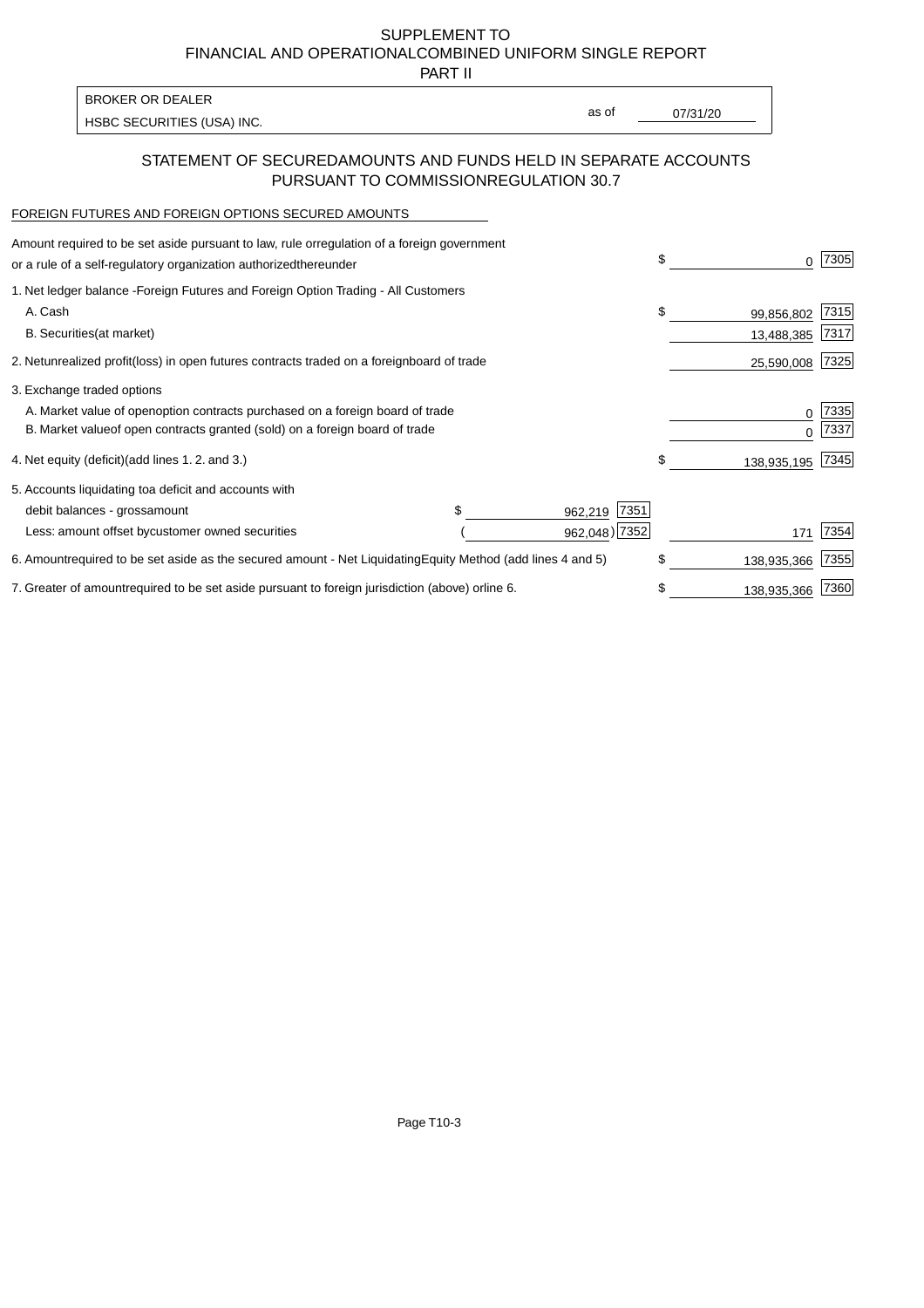PART II

| as of<br>07/31/20<br>HSBC SECURITIES (USA) INC.<br>STATEMENT OF SECURED AMOUNTS AND FUNDS HELD IN SEPARATE<br><b>ACCOUNTS</b><br>PURSUANT TO COMMISSION REGULATION 30.7<br>FUNDS DEPOSITED IN SEPARATE REGULATION 30.7 ACCOUNTS<br>1. Cash in banks<br>\$<br>A. Banks located in the United States<br>23,730,038 7500<br>B. Other banks qualified under Regulation 30.7<br>7510<br>$0$ 7520 \$<br>23,730,038 7530<br>Name(s):<br><b>HARRIS TRUST</b><br>2. Securities<br>\$<br>A. In safekeeping with banks located in the United States<br>13,488,385 7540<br>30.7<br>B. In safekeeping with other banks qualified under Regulation<br>7550<br>$0$ 7560<br>13,488,385 7570<br>Name(s):<br><b>HARRIS TRUST</b><br>3. Equities with registered futures commission merchants<br>A. Cash<br>\$<br>$0$ 7580<br><b>B.</b> Securities<br>$0$ 7590<br>$0$ 7600<br>C. Unrealized gain (loss) on open futures contracts<br>$0$ 7610<br>D. Value of long option contracts<br>$0)$ 7615<br>0 7620<br>E. Value of short option contracts<br>4. Amounts held by clearing organizations of foreign boards of<br>trade<br>7630<br>Name(s):<br>\$<br>A. Cash<br>7640<br>7650<br><b>B.</b> Securities<br>7660<br>C. Amount due to (from) clearing organizations - daily<br>variation<br>D. Value of long option contracts<br>7670<br>) 7675<br>7680<br>E. Value of short option contracts<br>5. Amounts held by members of foreign boards of trade<br>Name(s):<br>7690<br>\$<br>113,413,003 7700<br>A. Cash<br><b>B.</b> Securities<br> 7710<br>0<br>C. Unrealized gain (loss) on open futures contracts<br>25,590,008 7720<br>D. Value of long option contracts<br>$0$ 7730<br>$_0$ ) 7735<br>139,003,011 7740<br>E. Value of short option contracts<br>6. Amounts with other depositories designated by a foreign<br>board of trade<br>7750<br>0 7760<br>Name(s):<br>07765<br>7. Segregated funds on hand (describe:<br>\$<br>176,221,434 7770<br>8. Total funds in separate section 30.7 accounts<br>9. Excess (deficiency) set Aside Funds for Secured Amount (subtract Line 7 Secured<br>Statement page T10-3 from Line 8)<br>\$<br>37,286,068 7380<br>\$<br>10. Management Target Amount for Excess funds in separate section 30.7 accounts<br>25,000,000 7780<br>11. Excess (deficiency) funds in separate 30.7 accounts over (under) Management Target | <b>BROKER OR DEALER</b> |  |                       |
|-----------------------------------------------------------------------------------------------------------------------------------------------------------------------------------------------------------------------------------------------------------------------------------------------------------------------------------------------------------------------------------------------------------------------------------------------------------------------------------------------------------------------------------------------------------------------------------------------------------------------------------------------------------------------------------------------------------------------------------------------------------------------------------------------------------------------------------------------------------------------------------------------------------------------------------------------------------------------------------------------------------------------------------------------------------------------------------------------------------------------------------------------------------------------------------------------------------------------------------------------------------------------------------------------------------------------------------------------------------------------------------------------------------------------------------------------------------------------------------------------------------------------------------------------------------------------------------------------------------------------------------------------------------------------------------------------------------------------------------------------------------------------------------------------------------------------------------------------------------------------------------------------------------------------------------------------------------------------------------------------------------------------------------------------------------------------------------------------------------------------------------------------------------------------------------------------------------------------------------------------------------------------------------------------------------------------------------------------|-------------------------|--|-----------------------|
|                                                                                                                                                                                                                                                                                                                                                                                                                                                                                                                                                                                                                                                                                                                                                                                                                                                                                                                                                                                                                                                                                                                                                                                                                                                                                                                                                                                                                                                                                                                                                                                                                                                                                                                                                                                                                                                                                                                                                                                                                                                                                                                                                                                                                                                                                                                                               |                         |  |                       |
|                                                                                                                                                                                                                                                                                                                                                                                                                                                                                                                                                                                                                                                                                                                                                                                                                                                                                                                                                                                                                                                                                                                                                                                                                                                                                                                                                                                                                                                                                                                                                                                                                                                                                                                                                                                                                                                                                                                                                                                                                                                                                                                                                                                                                                                                                                                                               |                         |  |                       |
|                                                                                                                                                                                                                                                                                                                                                                                                                                                                                                                                                                                                                                                                                                                                                                                                                                                                                                                                                                                                                                                                                                                                                                                                                                                                                                                                                                                                                                                                                                                                                                                                                                                                                                                                                                                                                                                                                                                                                                                                                                                                                                                                                                                                                                                                                                                                               |                         |  |                       |
|                                                                                                                                                                                                                                                                                                                                                                                                                                                                                                                                                                                                                                                                                                                                                                                                                                                                                                                                                                                                                                                                                                                                                                                                                                                                                                                                                                                                                                                                                                                                                                                                                                                                                                                                                                                                                                                                                                                                                                                                                                                                                                                                                                                                                                                                                                                                               |                         |  |                       |
|                                                                                                                                                                                                                                                                                                                                                                                                                                                                                                                                                                                                                                                                                                                                                                                                                                                                                                                                                                                                                                                                                                                                                                                                                                                                                                                                                                                                                                                                                                                                                                                                                                                                                                                                                                                                                                                                                                                                                                                                                                                                                                                                                                                                                                                                                                                                               |                         |  |                       |
|                                                                                                                                                                                                                                                                                                                                                                                                                                                                                                                                                                                                                                                                                                                                                                                                                                                                                                                                                                                                                                                                                                                                                                                                                                                                                                                                                                                                                                                                                                                                                                                                                                                                                                                                                                                                                                                                                                                                                                                                                                                                                                                                                                                                                                                                                                                                               |                         |  |                       |
|                                                                                                                                                                                                                                                                                                                                                                                                                                                                                                                                                                                                                                                                                                                                                                                                                                                                                                                                                                                                                                                                                                                                                                                                                                                                                                                                                                                                                                                                                                                                                                                                                                                                                                                                                                                                                                                                                                                                                                                                                                                                                                                                                                                                                                                                                                                                               |                         |  |                       |
|                                                                                                                                                                                                                                                                                                                                                                                                                                                                                                                                                                                                                                                                                                                                                                                                                                                                                                                                                                                                                                                                                                                                                                                                                                                                                                                                                                                                                                                                                                                                                                                                                                                                                                                                                                                                                                                                                                                                                                                                                                                                                                                                                                                                                                                                                                                                               |                         |  |                       |
|                                                                                                                                                                                                                                                                                                                                                                                                                                                                                                                                                                                                                                                                                                                                                                                                                                                                                                                                                                                                                                                                                                                                                                                                                                                                                                                                                                                                                                                                                                                                                                                                                                                                                                                                                                                                                                                                                                                                                                                                                                                                                                                                                                                                                                                                                                                                               |                         |  |                       |
|                                                                                                                                                                                                                                                                                                                                                                                                                                                                                                                                                                                                                                                                                                                                                                                                                                                                                                                                                                                                                                                                                                                                                                                                                                                                                                                                                                                                                                                                                                                                                                                                                                                                                                                                                                                                                                                                                                                                                                                                                                                                                                                                                                                                                                                                                                                                               |                         |  |                       |
|                                                                                                                                                                                                                                                                                                                                                                                                                                                                                                                                                                                                                                                                                                                                                                                                                                                                                                                                                                                                                                                                                                                                                                                                                                                                                                                                                                                                                                                                                                                                                                                                                                                                                                                                                                                                                                                                                                                                                                                                                                                                                                                                                                                                                                                                                                                                               |                         |  |                       |
|                                                                                                                                                                                                                                                                                                                                                                                                                                                                                                                                                                                                                                                                                                                                                                                                                                                                                                                                                                                                                                                                                                                                                                                                                                                                                                                                                                                                                                                                                                                                                                                                                                                                                                                                                                                                                                                                                                                                                                                                                                                                                                                                                                                                                                                                                                                                               |                         |  |                       |
|                                                                                                                                                                                                                                                                                                                                                                                                                                                                                                                                                                                                                                                                                                                                                                                                                                                                                                                                                                                                                                                                                                                                                                                                                                                                                                                                                                                                                                                                                                                                                                                                                                                                                                                                                                                                                                                                                                                                                                                                                                                                                                                                                                                                                                                                                                                                               |                         |  |                       |
|                                                                                                                                                                                                                                                                                                                                                                                                                                                                                                                                                                                                                                                                                                                                                                                                                                                                                                                                                                                                                                                                                                                                                                                                                                                                                                                                                                                                                                                                                                                                                                                                                                                                                                                                                                                                                                                                                                                                                                                                                                                                                                                                                                                                                                                                                                                                               |                         |  |                       |
|                                                                                                                                                                                                                                                                                                                                                                                                                                                                                                                                                                                                                                                                                                                                                                                                                                                                                                                                                                                                                                                                                                                                                                                                                                                                                                                                                                                                                                                                                                                                                                                                                                                                                                                                                                                                                                                                                                                                                                                                                                                                                                                                                                                                                                                                                                                                               |                         |  |                       |
|                                                                                                                                                                                                                                                                                                                                                                                                                                                                                                                                                                                                                                                                                                                                                                                                                                                                                                                                                                                                                                                                                                                                                                                                                                                                                                                                                                                                                                                                                                                                                                                                                                                                                                                                                                                                                                                                                                                                                                                                                                                                                                                                                                                                                                                                                                                                               |                         |  |                       |
|                                                                                                                                                                                                                                                                                                                                                                                                                                                                                                                                                                                                                                                                                                                                                                                                                                                                                                                                                                                                                                                                                                                                                                                                                                                                                                                                                                                                                                                                                                                                                                                                                                                                                                                                                                                                                                                                                                                                                                                                                                                                                                                                                                                                                                                                                                                                               |                         |  |                       |
|                                                                                                                                                                                                                                                                                                                                                                                                                                                                                                                                                                                                                                                                                                                                                                                                                                                                                                                                                                                                                                                                                                                                                                                                                                                                                                                                                                                                                                                                                                                                                                                                                                                                                                                                                                                                                                                                                                                                                                                                                                                                                                                                                                                                                                                                                                                                               |                         |  |                       |
|                                                                                                                                                                                                                                                                                                                                                                                                                                                                                                                                                                                                                                                                                                                                                                                                                                                                                                                                                                                                                                                                                                                                                                                                                                                                                                                                                                                                                                                                                                                                                                                                                                                                                                                                                                                                                                                                                                                                                                                                                                                                                                                                                                                                                                                                                                                                               |                         |  |                       |
|                                                                                                                                                                                                                                                                                                                                                                                                                                                                                                                                                                                                                                                                                                                                                                                                                                                                                                                                                                                                                                                                                                                                                                                                                                                                                                                                                                                                                                                                                                                                                                                                                                                                                                                                                                                                                                                                                                                                                                                                                                                                                                                                                                                                                                                                                                                                               |                         |  |                       |
|                                                                                                                                                                                                                                                                                                                                                                                                                                                                                                                                                                                                                                                                                                                                                                                                                                                                                                                                                                                                                                                                                                                                                                                                                                                                                                                                                                                                                                                                                                                                                                                                                                                                                                                                                                                                                                                                                                                                                                                                                                                                                                                                                                                                                                                                                                                                               |                         |  |                       |
|                                                                                                                                                                                                                                                                                                                                                                                                                                                                                                                                                                                                                                                                                                                                                                                                                                                                                                                                                                                                                                                                                                                                                                                                                                                                                                                                                                                                                                                                                                                                                                                                                                                                                                                                                                                                                                                                                                                                                                                                                                                                                                                                                                                                                                                                                                                                               |                         |  |                       |
|                                                                                                                                                                                                                                                                                                                                                                                                                                                                                                                                                                                                                                                                                                                                                                                                                                                                                                                                                                                                                                                                                                                                                                                                                                                                                                                                                                                                                                                                                                                                                                                                                                                                                                                                                                                                                                                                                                                                                                                                                                                                                                                                                                                                                                                                                                                                               |                         |  |                       |
|                                                                                                                                                                                                                                                                                                                                                                                                                                                                                                                                                                                                                                                                                                                                                                                                                                                                                                                                                                                                                                                                                                                                                                                                                                                                                                                                                                                                                                                                                                                                                                                                                                                                                                                                                                                                                                                                                                                                                                                                                                                                                                                                                                                                                                                                                                                                               |                         |  |                       |
|                                                                                                                                                                                                                                                                                                                                                                                                                                                                                                                                                                                                                                                                                                                                                                                                                                                                                                                                                                                                                                                                                                                                                                                                                                                                                                                                                                                                                                                                                                                                                                                                                                                                                                                                                                                                                                                                                                                                                                                                                                                                                                                                                                                                                                                                                                                                               |                         |  |                       |
|                                                                                                                                                                                                                                                                                                                                                                                                                                                                                                                                                                                                                                                                                                                                                                                                                                                                                                                                                                                                                                                                                                                                                                                                                                                                                                                                                                                                                                                                                                                                                                                                                                                                                                                                                                                                                                                                                                                                                                                                                                                                                                                                                                                                                                                                                                                                               |                         |  |                       |
|                                                                                                                                                                                                                                                                                                                                                                                                                                                                                                                                                                                                                                                                                                                                                                                                                                                                                                                                                                                                                                                                                                                                                                                                                                                                                                                                                                                                                                                                                                                                                                                                                                                                                                                                                                                                                                                                                                                                                                                                                                                                                                                                                                                                                                                                                                                                               |                         |  |                       |
|                                                                                                                                                                                                                                                                                                                                                                                                                                                                                                                                                                                                                                                                                                                                                                                                                                                                                                                                                                                                                                                                                                                                                                                                                                                                                                                                                                                                                                                                                                                                                                                                                                                                                                                                                                                                                                                                                                                                                                                                                                                                                                                                                                                                                                                                                                                                               |                         |  |                       |
|                                                                                                                                                                                                                                                                                                                                                                                                                                                                                                                                                                                                                                                                                                                                                                                                                                                                                                                                                                                                                                                                                                                                                                                                                                                                                                                                                                                                                                                                                                                                                                                                                                                                                                                                                                                                                                                                                                                                                                                                                                                                                                                                                                                                                                                                                                                                               |                         |  |                       |
|                                                                                                                                                                                                                                                                                                                                                                                                                                                                                                                                                                                                                                                                                                                                                                                                                                                                                                                                                                                                                                                                                                                                                                                                                                                                                                                                                                                                                                                                                                                                                                                                                                                                                                                                                                                                                                                                                                                                                                                                                                                                                                                                                                                                                                                                                                                                               |                         |  |                       |
|                                                                                                                                                                                                                                                                                                                                                                                                                                                                                                                                                                                                                                                                                                                                                                                                                                                                                                                                                                                                                                                                                                                                                                                                                                                                                                                                                                                                                                                                                                                                                                                                                                                                                                                                                                                                                                                                                                                                                                                                                                                                                                                                                                                                                                                                                                                                               |                         |  |                       |
|                                                                                                                                                                                                                                                                                                                                                                                                                                                                                                                                                                                                                                                                                                                                                                                                                                                                                                                                                                                                                                                                                                                                                                                                                                                                                                                                                                                                                                                                                                                                                                                                                                                                                                                                                                                                                                                                                                                                                                                                                                                                                                                                                                                                                                                                                                                                               |                         |  |                       |
|                                                                                                                                                                                                                                                                                                                                                                                                                                                                                                                                                                                                                                                                                                                                                                                                                                                                                                                                                                                                                                                                                                                                                                                                                                                                                                                                                                                                                                                                                                                                                                                                                                                                                                                                                                                                                                                                                                                                                                                                                                                                                                                                                                                                                                                                                                                                               |                         |  |                       |
|                                                                                                                                                                                                                                                                                                                                                                                                                                                                                                                                                                                                                                                                                                                                                                                                                                                                                                                                                                                                                                                                                                                                                                                                                                                                                                                                                                                                                                                                                                                                                                                                                                                                                                                                                                                                                                                                                                                                                                                                                                                                                                                                                                                                                                                                                                                                               |                         |  |                       |
|                                                                                                                                                                                                                                                                                                                                                                                                                                                                                                                                                                                                                                                                                                                                                                                                                                                                                                                                                                                                                                                                                                                                                                                                                                                                                                                                                                                                                                                                                                                                                                                                                                                                                                                                                                                                                                                                                                                                                                                                                                                                                                                                                                                                                                                                                                                                               |                         |  |                       |
|                                                                                                                                                                                                                                                                                                                                                                                                                                                                                                                                                                                                                                                                                                                                                                                                                                                                                                                                                                                                                                                                                                                                                                                                                                                                                                                                                                                                                                                                                                                                                                                                                                                                                                                                                                                                                                                                                                                                                                                                                                                                                                                                                                                                                                                                                                                                               |                         |  |                       |
|                                                                                                                                                                                                                                                                                                                                                                                                                                                                                                                                                                                                                                                                                                                                                                                                                                                                                                                                                                                                                                                                                                                                                                                                                                                                                                                                                                                                                                                                                                                                                                                                                                                                                                                                                                                                                                                                                                                                                                                                                                                                                                                                                                                                                                                                                                                                               |                         |  |                       |
|                                                                                                                                                                                                                                                                                                                                                                                                                                                                                                                                                                                                                                                                                                                                                                                                                                                                                                                                                                                                                                                                                                                                                                                                                                                                                                                                                                                                                                                                                                                                                                                                                                                                                                                                                                                                                                                                                                                                                                                                                                                                                                                                                                                                                                                                                                                                               |                         |  | \$<br>12,286,068 7785 |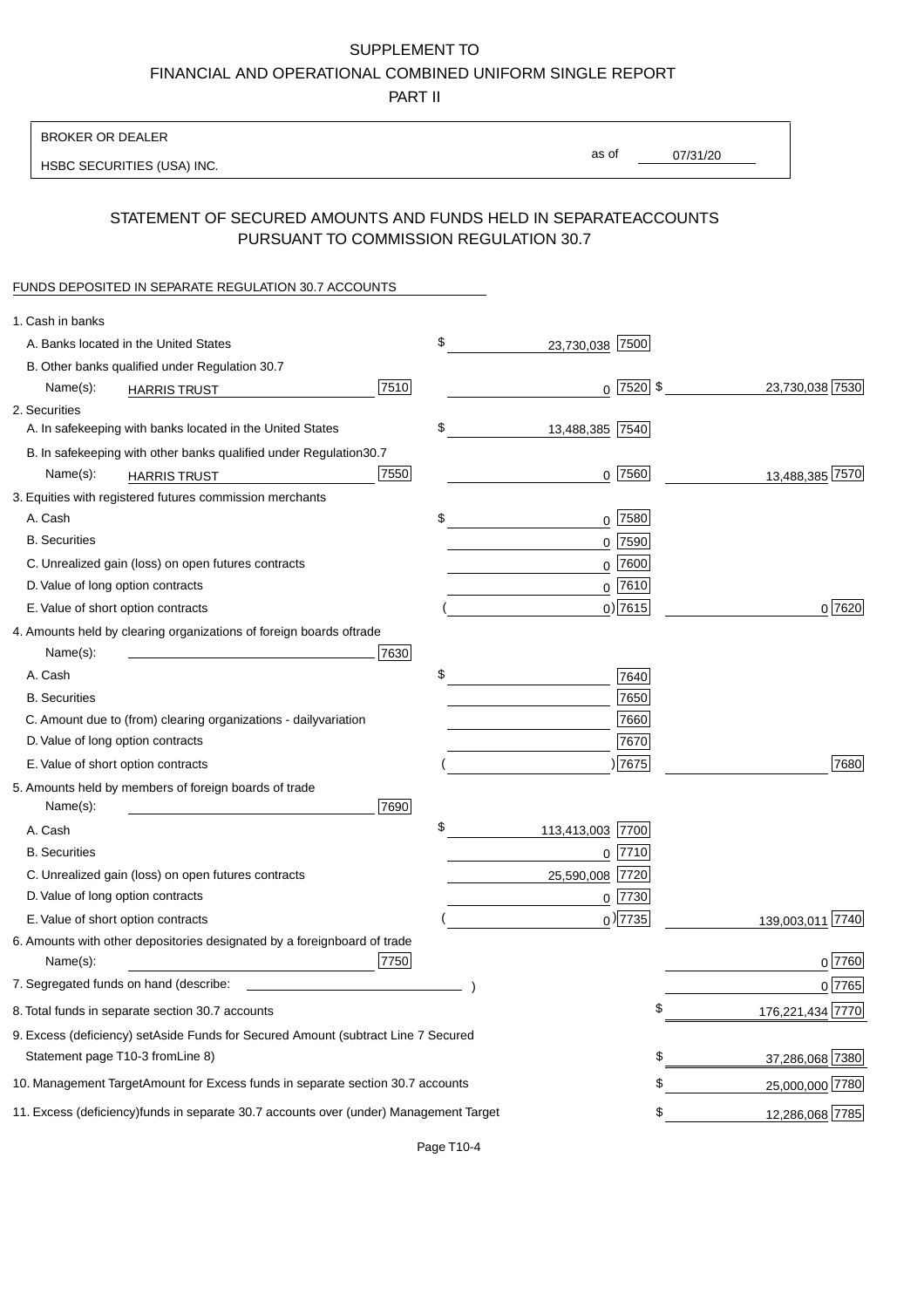PART II

HSBC SECURITIES (USA) INC. CONTRACTED THE SECURITIES (USA) INC. BROKER OR DEALER

as of

#### STATEMENT OF CLEARED SWAPS CUSTOMER SEGREGATION REQUIREMENTS AND FUNDS IN CLEARED SWAPS CUSTOMER ACCOUNTS UNDER 4D(F) OF THE CEA

| <b>Cleared Swaps Customer Requirements</b>                                                                  |    |                       |
|-------------------------------------------------------------------------------------------------------------|----|-----------------------|
| 1. Net ledger balance                                                                                       |    |                       |
| A. Cash                                                                                                     | \$ | 8500<br>1,357,898,654 |
| B. Securities (at market)                                                                                   |    | 757,578,495<br>8510   |
| 2. Net unrealized profit (loss) in open cleared swaps                                                       |    | (837,369,691) 8520    |
| 3. Cleared swaps options                                                                                    |    |                       |
| A. Market value of open cleared swaps option contracts purchased                                            |    | $0^{8530}$            |
| B. Market value of open cleared swaps option contracts granted (sold)                                       |    | $0)$ 8540             |
| 4. Net equity (deficit) (add lines 1, 2, and 3)                                                             | \$ | 1,278,107,458 8550    |
| 5. Accounts liquidating to a deficit and accounts with                                                      |    |                       |
| 2,966,387 8560<br>debit balances - gross<br>\$<br>amount                                                    |    |                       |
| 2,965,635) 8570<br>Less: amount offset by customer owned securities                                         |    | 752 8580              |
| 6. Amount required to be segregated for cleared swaps customers (add lines 4 and 5)                         | S  | 1,278,108,210 8590    |
| Funds in Cleared Swaps Customer Segregated Accounts                                                         |    |                       |
| 7. Deposited in cleared swaps customer segregated accounts at banks                                         |    |                       |
| A. Cash                                                                                                     | \$ | 8600<br>173,412,327   |
| B. Securities representing investments of cleared swaps customers' funds (at market)                        |    | 0 8610                |
| C. Securities held for particular cleared swaps customers in lieu of cash (at market)                       |    | 8620<br>25,283,421    |
| 8. Margins on deposit with derivatives clearing organizations in cleared swaps customer segregated accounts |    |                       |
| A. Cash                                                                                                     |    | 190,259,728 8630      |
| representing investments of cleared swaps customers' funds (at market)<br><b>B.</b> Securities              |    | 349,826,004 8640      |
| C. Securities held for particular cleared swaps customers in lieu of cash (at market)                       |    | 732,295,074 8650      |
| 9. Net settlement from (to) derivatives clearing organizations                                              |    | $(4,859,090)$ 8660    |
| 10. Cleared swaps options                                                                                   |    |                       |
| A. Value of open cleared swaps long option contracts                                                        |    | $0^{8670}$            |
| B. Value of open cleared swaps short option contracts                                                       |    | $0$ ) 8680            |
| 11. Net equities with other FCMs                                                                            |    |                       |
| A. Net liquidating equity                                                                                   |    | $0^{8690}$            |
| B. Securities representing investments of cleared swaps customers' funds (at market)                        |    | $0^{8700}$            |
| C. Securities held for particular cleared swaps customers in lieu of cash (at market)                       |    | 0 8710                |
| 12. Cleared swaps customer funds on hand (describe:                                                         |    | $0 \;  8715 $         |
| 13. Total amount in cleared swaps customer segregation (add lines 7 through 12)                             | S  | 1,466,217,464 8720    |
| 14. Excess (deficiency) funds in cleared swaps customer segregation (subtract line 6 from line 13)          |    | 188,109,254 8730      |
| 15. Management Target Amount for Excess funds in cleared swaps segregated accounts                          | \$ | 177,000,000 8760      |
| 16. Excess<br>(deficiency) funds in cleared swaps customer segregated accounts over                         |    |                       |
| <b>Management Target Excess</b><br>(under)                                                                  | \$ | 11,109,254 8770       |